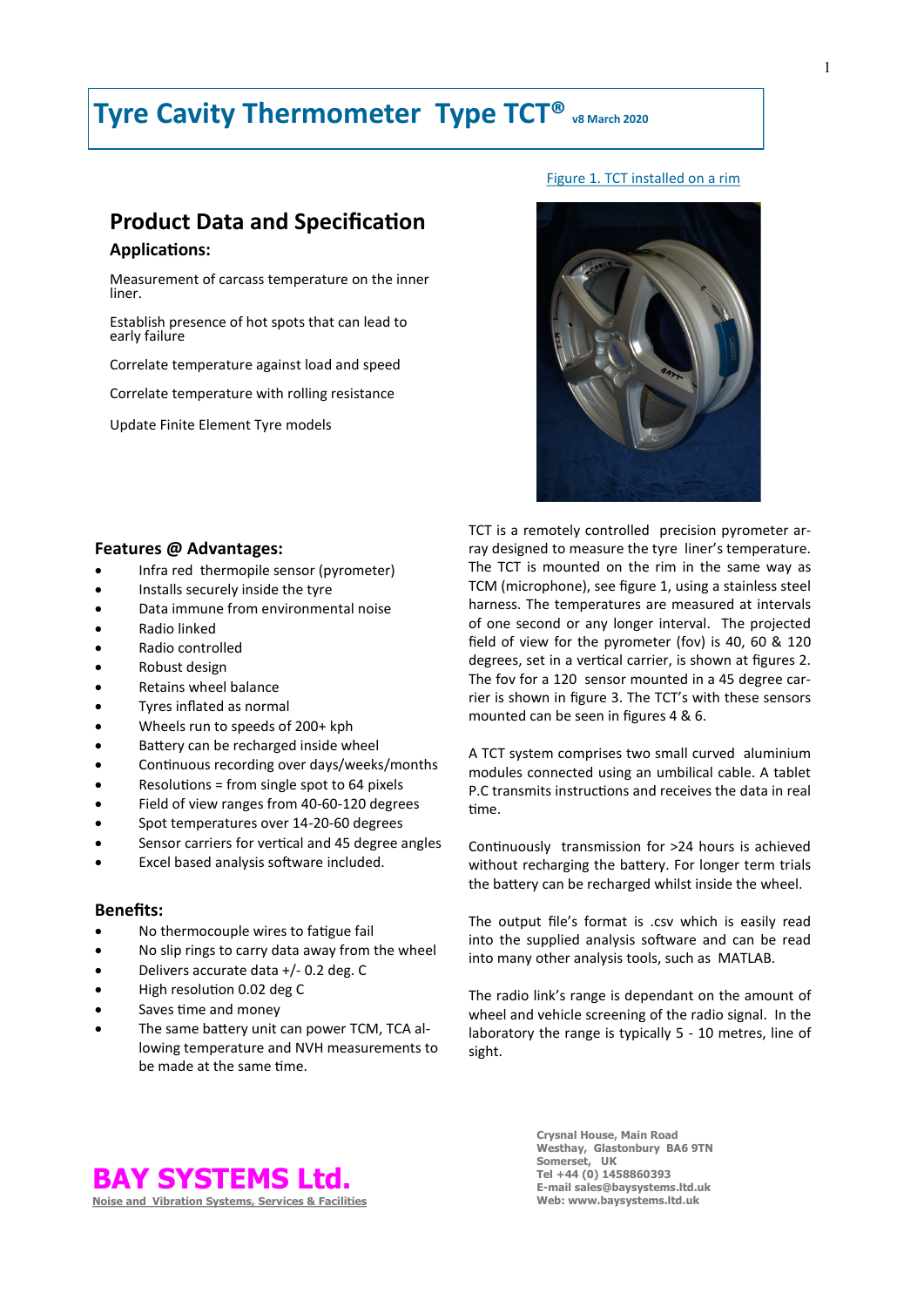# Tyre Cavity Thermometer - Type TCT**®**

# **Figure 2. fov coverage of 40, 60 &,120 sensors mounted in 90 degree carrier**



### **Figure 4. TCT with 120 fov sensor, vertical**

TGM-TEMP www.BaySystems.ltd.uk

**Figure 5. TCT with 60 fov sensor, 45 degree angle** 

## **Figure 6. Temperature mapping**

TGM-TEMP

www.BaySystems.ltd.uk



**BAY SYSTEMS Ltd.**

**Noise and Vibration Systems, Services & Facilities**

The ability to map the measured data onto a tyre shaped surface can be achieved using optional products, an example of the temperature profile across a van tyre is shown at figure 6.

#### **Fitting the TCT inside the tyre**

Each TCT is supplied with a stainless steel harness. The combined length of the TCT modules & harness allows fitting to wheel rim sizes from 13" upwards. The TCT modules are tensioned against the wheel hub using two good quality nylon or stainless steel cable ties of appropriate length and strength. The interconnecting umbilical cable is tied back against the wire harness using four small cable ties.

Once the tyre is fitted and inflated the TCT will transmit tyre temperatures from all sensor positions at specified intervals from once per second and slower. The battery voltage and capacity remaining is also transmitted with each data packet.

The TCT can be configured with a one or two sensors each with multiple thermopiles allowing an individual point, area or a complete section of tyre to be temperature mapped.

**Figure 3. fov coverage of 120 deg fov sensor mounted in 45 deg carrier**